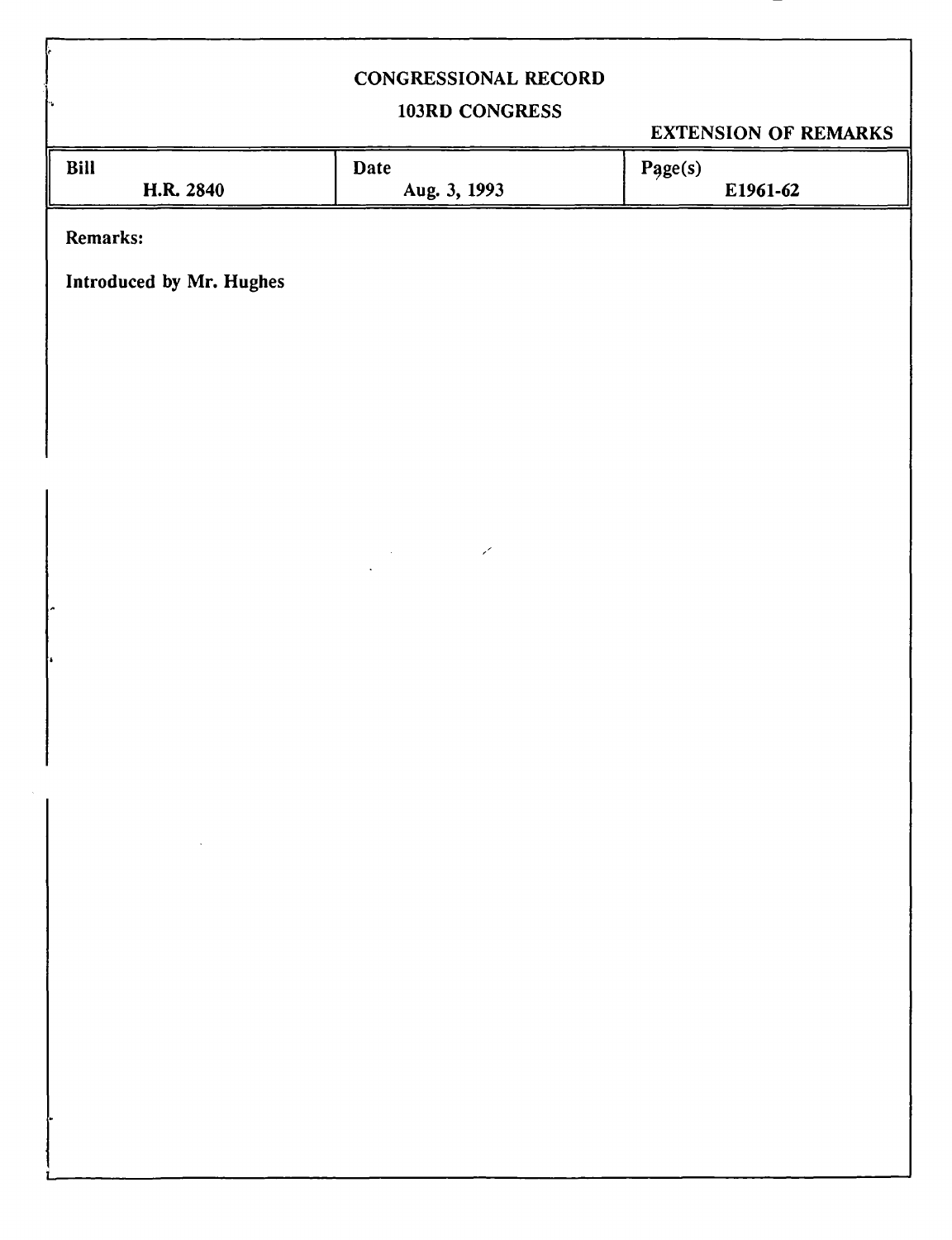bear 100 percent of the Copyright Office's costs of administering of the compulsory licenses and 100 percent of ths costs of the arbitration panels established under the legislation, the taxpayers will benefit.

Subsequent to the subcommittee's hearings . on March 3 and 4 of this year, the subcommittee has gathered data on the actual workload of the CRT. The data supports my conclusion that the work of the CRT is best handled by ad hoc arbitration panels.

CRT Commissioners enjoy a salary of \$111,800 per year. For this salary, it appears that CRT Commissioners perform very little work. The data provided to the subcommittee by the CRT bears this out.

The Copyright Royalty Tribunal performs only two functions: First, rate-setting and second, distribution of royalties. These functions are fulfilled principally by public hearings and by decisions rendered as a result of those hearings. The CRT has no general regulatory authority or duties. Thus, unlike other bodies or agencies, the number of hearings held or proceedings conducted by the CRT is a fair way to gage its workload. At the least. It is a good way to gage how well ad hoc arbitration panels, would handle the workload.

Although the data below are given in the number of days of hearings or meetings, these figures are generous since they count a halfhour hearing as 1 day.

**1. SUNSHINE MEETINGS** 

As requested at the March 3 subcommittee hearing, data on meetings required to be publicly identified by the Sunshine Act were provided by the CRT. The data are for 1987 to 1992. The data include both rate setting and distribution proceedings. 1987: 18 Days; 1988: 8 days; 1989: 18 days; 1990: 11 days; 1991: 36 days; 1992: 5 days; total: 96 days. Average days per year: 13.7 days.

If the jukebox license figures of 13 days are removed from this data since this license is no longer administered by the CRT, the total is 83 days of hearings in 6 years from an average per year of 11.8 days. This reduction might be offset slightly by increased responsibilities under the Audio Home Recording Act of 1992.

**2. COMMISSIONER DAUB'S DATA FOR HEARINGS IN 1990- 92** 

Commissioner Daub submitted data regarding the number of days of hearings for 1990- 92. According to Commissioner Daub, there were 52 days of such hearings. This results in an average of 17.33 days of such hearings per year.

**3. COMMISSIONER DAMICH'S DATA FOR 1978 TO 1992** 

Commissioner Damich's submitted data for the years 1978 to 1992. Two charts provided by Commissioner Damich, are particularly relevant: First evidentiary hearings and second formal meeting and evidentiary hearings. The second category contains all of the data from the first plus meetings.

#### **HEARINGS**

The Damich data reveal to total of 390 days of hearings for the entire 15-year period of 1978 to 1992, for an average of 26 days per year. If jukeboxes are deleted since the license is no longer administered by the CRT, the figure drops to 359 days for an average of 23.9 days per year. Another figure that skews the data upward is the section 115 mechanical license. There has only been 1 year out of 15 in which there was any proceeding under this

### INTRODUCING THE COPYRIGHT ROYALTY TRIBUNAL REFORM ACT OP 1993

### **HON. WILLIAM J. HUGHES OF NEW JERSEY**

**IN THE HOUSE OF REPRESENTATIVES**  *Tuesday, August 3,1993* 

Mr. HUGHES. Mr. Speaker, joined by Mr. FRANK, I introduce the Copyright Royalty Tribunal Reform Act of 1993. This bill is a separate bill containing provisions of title II of H.R. 897, the Copyright Reform Act of 1993, but with certain minor amendments, described below.

The genesis of the legislation lies, as I noted in my remarks introducing H.R. 897, in President Clinton's efforts to eliminate wasteful bureaucracy and thereby create a more efficient Government. In the past, both political parties have tended to treat the Copyright Royalty Tribunal as a source of political patronage. This has led to a tribunal staffed by Individuals who have, at various times, not met the Congress' expectation that the tribunal's Commissioners would be chosen from individuals having a demonstrated professional competence in the field of copyright policy.

President Clinton has challenged the Congress to "make suggestions, be specific" in reducing the size of Government. I applaud the President and am pleased to aid his efforts. H.R. 897 and the bill we introduce today accept President Clinton's challenge. In my opinion, and in the opinion of the majority of the Copyright Royalty Tribunal itself, abolition of the tribunal and its replacement with ad hoc arbitration panels is a good place to start. Abolishing a full-time agency that has an episodic workload and replacing it with ad hoc arbitration panels makes good sense. The experience we have gained from the section 119 arbitration shows that arbitration panels work. And, by having copyright owners and users